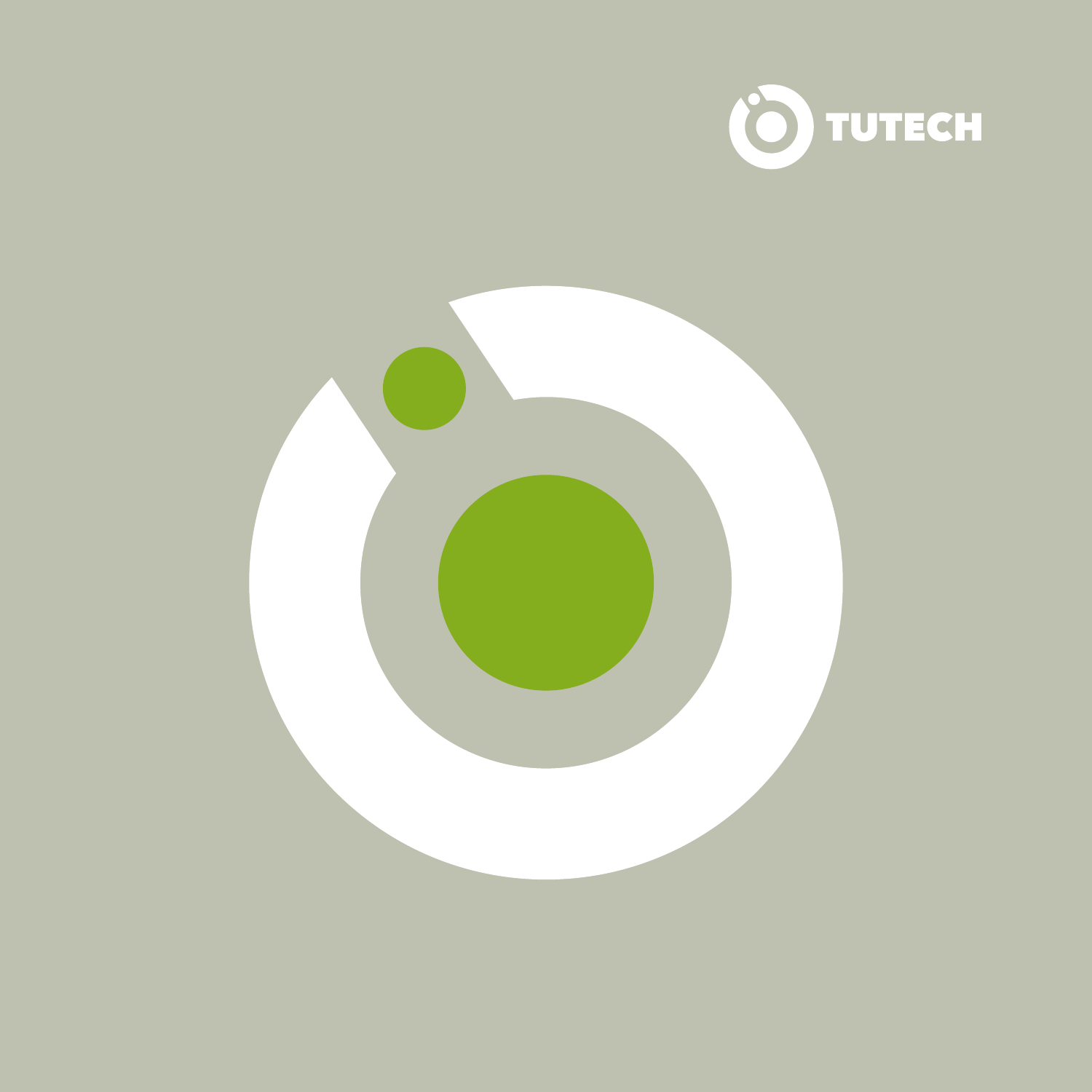# **WE BUILD** TRANSLATE. WE BETWEEN **BUSINESS AND**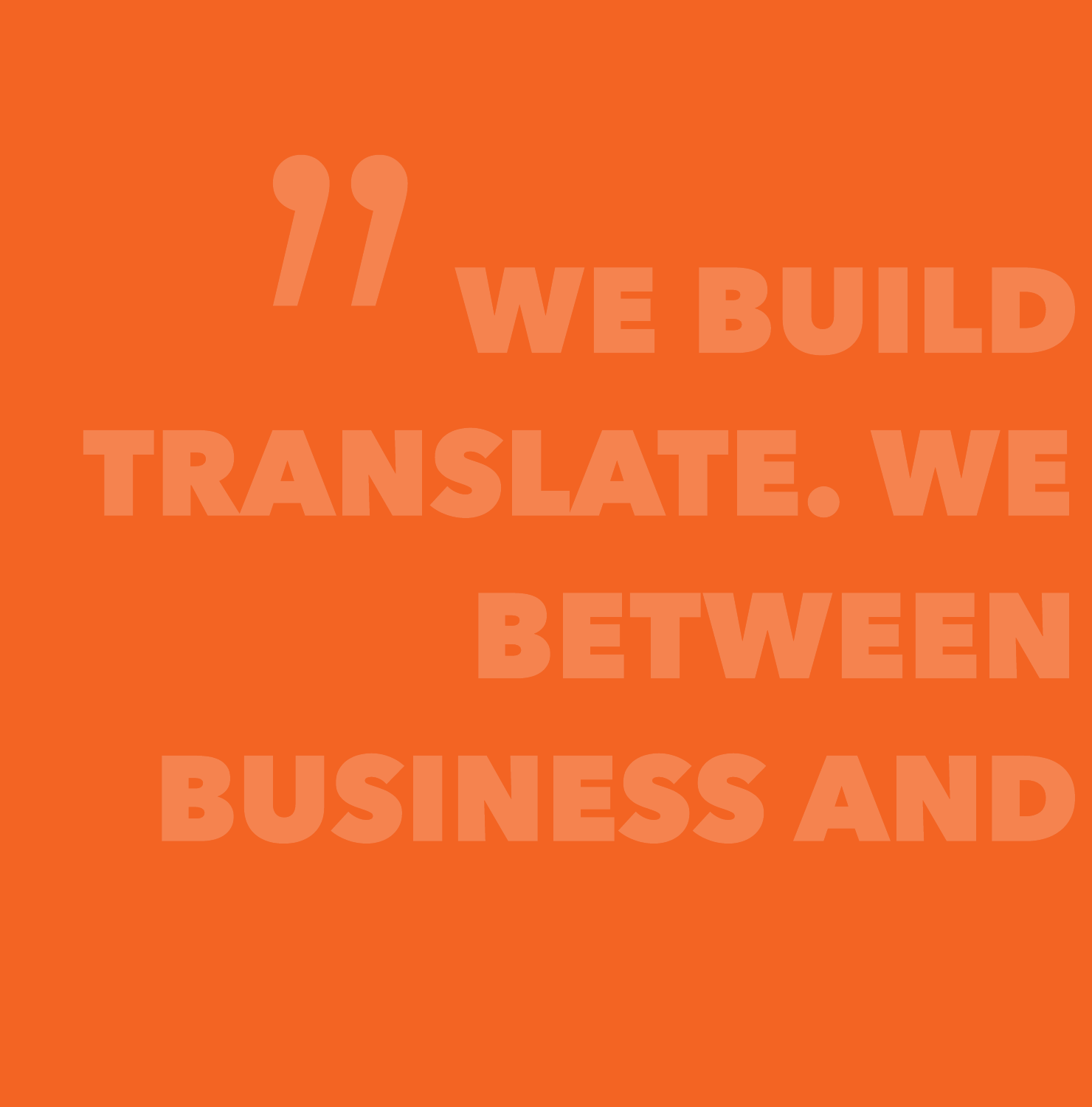# **BRIDGES, WE** COORDINATE. RESEARCH, SOCIETY.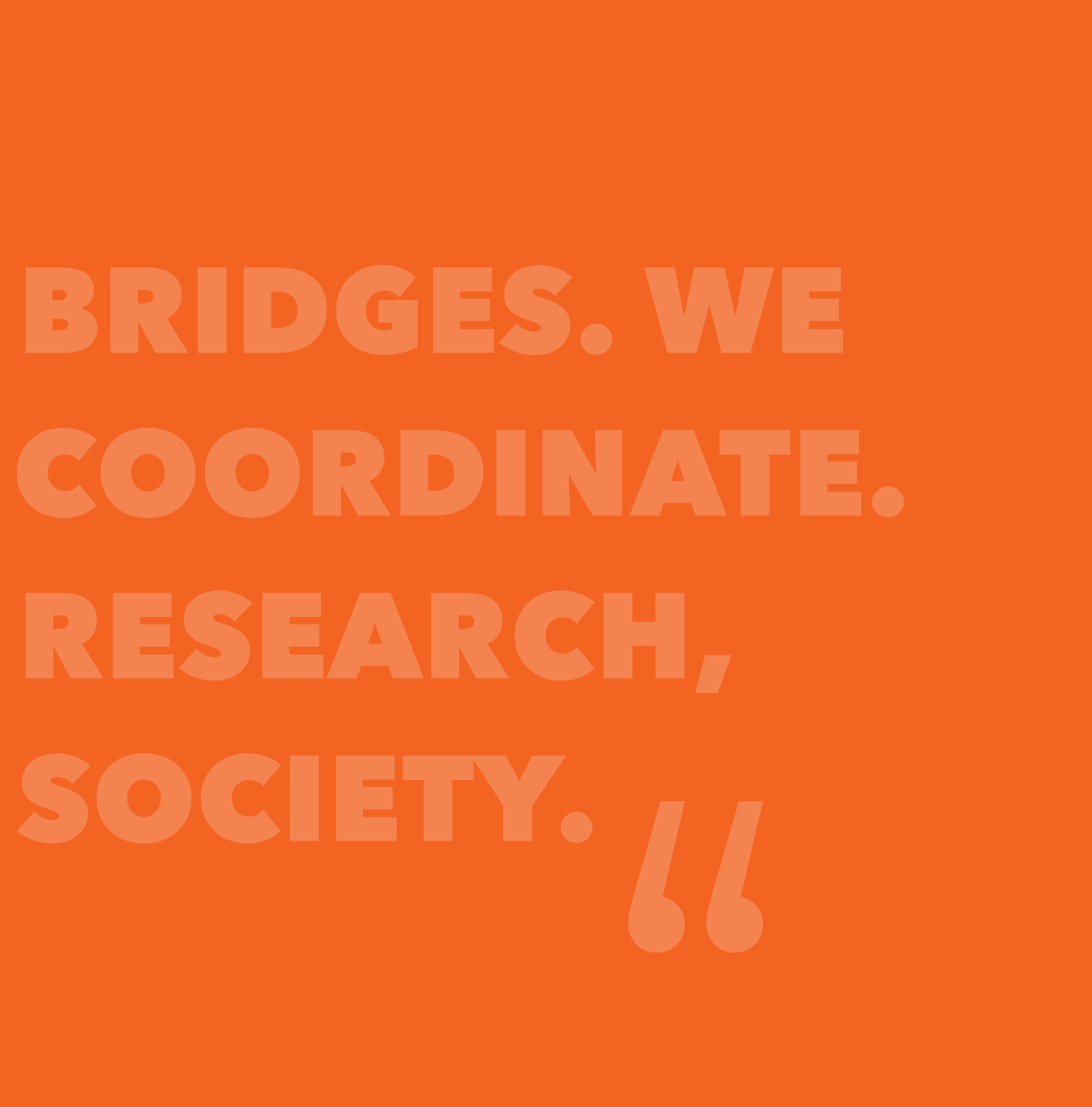## RESEARCH MANAGEMENT

#### **Putting new insights into practice**

Our mission is to help new research insights and new technology to achieve a breakthrough. Our partners from research, business and the plublic sector mean we have access to virtually all technology sectors.

Developing concrete applications is our aim – whether through contract research and development, research cooperation or in thematic networks, collaborative projects and cluster projects.

Our technology consultancy helps our partners find solutions to the challenges they face. We are pragmatic, fulfil compliance requirements, are successful in using public funding programmes, and we have lots of experience in managing projects with diverse partners or broad topics.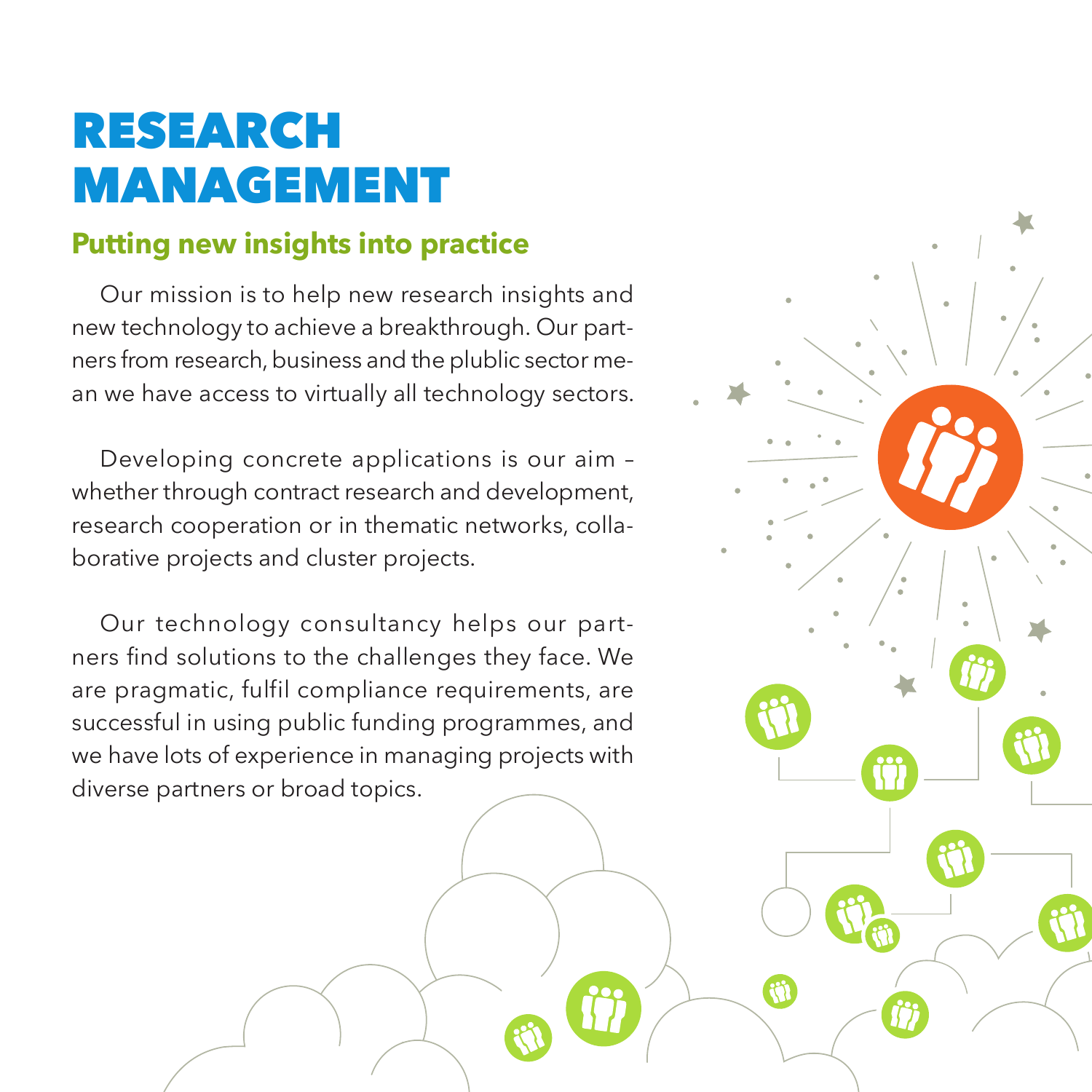# STARTUP SUPPORT

# IP MANAGEMENT

#### **For reliable commercial success**

Anyone who develops an innovative product or some new technology usually wants to find a way to market it successfully. TUTECH can support you with protecting your intellectual property, securing the exclusivity of your product and thus strengthening your competitive advantage.

With the creation of the Patent Agency Hamburg (PVA Hamburg) TUTECH has set up one of the first operational points of contact for IP management. PVA Hamburg is a recognised service provider for Hamburg's universities and extramural research institutes. It is funded by the Federal Ministry of Economics and Energy's WIPANO programme and the Free and Hanseatic City of Hamburg.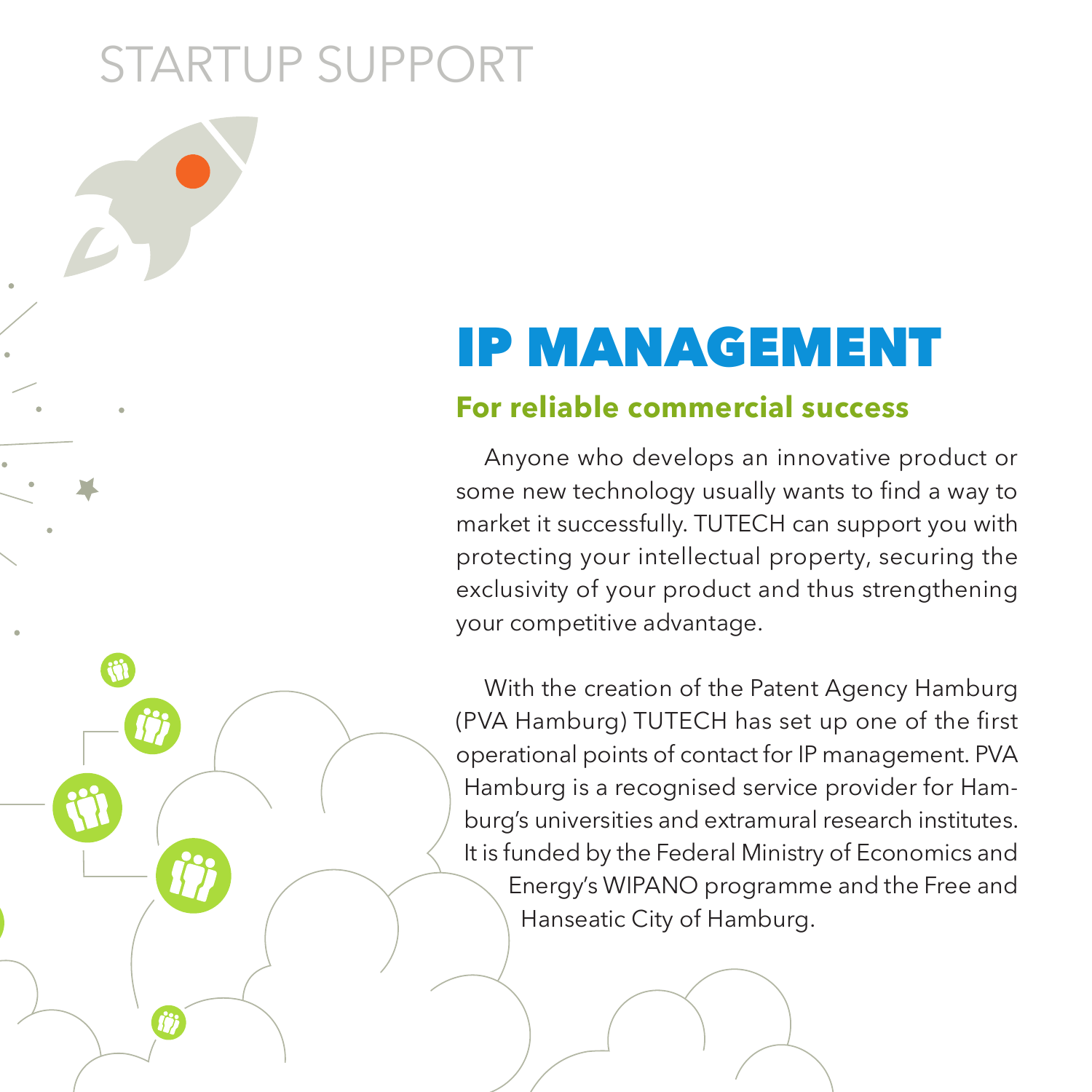

## CONSULTANCY AND COMPETENCE DEVELOPMENT

## CONSULTANCY AND COMPETENCE DEVELOPMENT

#### **Development based on experience**

Are you looking for opportunities and partners to strengthen your ability to innovate? Do you wish to become more international in your approach to innovation? With TUTECH you can draw on 25 years' experience of supporting research and development cooperation between, industry, universities, public bodies and governments in Hamburg and worldwide.

We can support you in finding research and innovation grants. We are experts in initiating and managing projects. We tailor our work to suit your needs – anything from providing feedback on proposals to longer-term support for change management.

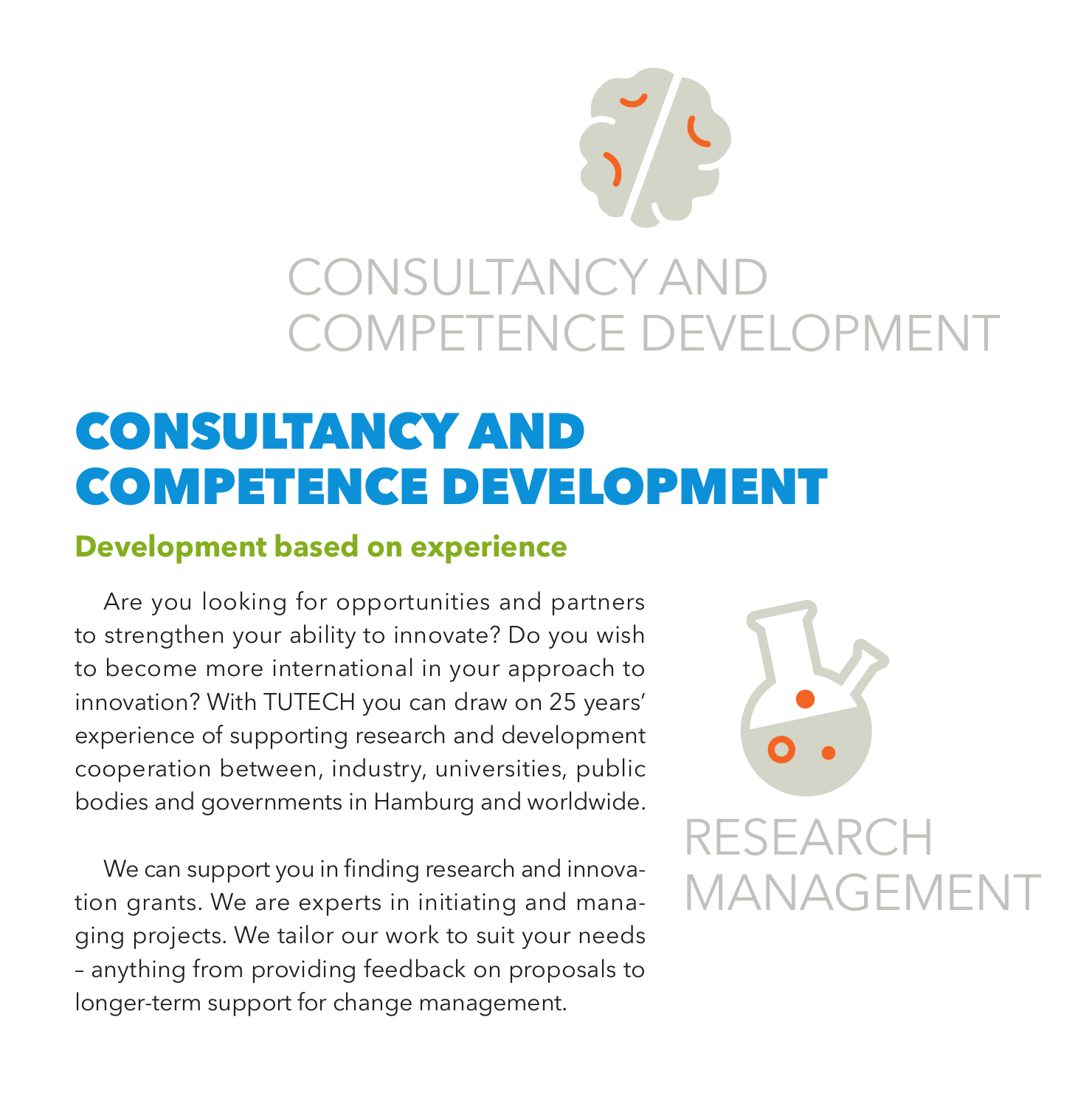## STARTUP SUPPORT

#### **From startup to company**

Even before setting up a company there are lots of steps that can secure a competitive advantage and lay firm foundations for the future. We can help to find the answers to fundamental questions at an early stage of the startup. Our objective is to work with you to market your good ideas precisely and rapidly and so achieve decisive advantages for your business success in the long term.

Having a good idea is just the start. Founding a successful startup involves lots of separate steps, with lots more to come before a company is established on the market. TUTECH has been guiding research and technology-based initiatives throughout the startup process for more than 20 years.

TUTECH is one of the key players in the Hamburg startup network and shares the responsibility for ensuring that startups are supported seamlessly from the initial idea though to the early phase of company growth. Here we work closely e.g. with Hamburg Universities, Hamburg Innovation and hit-Technopark.